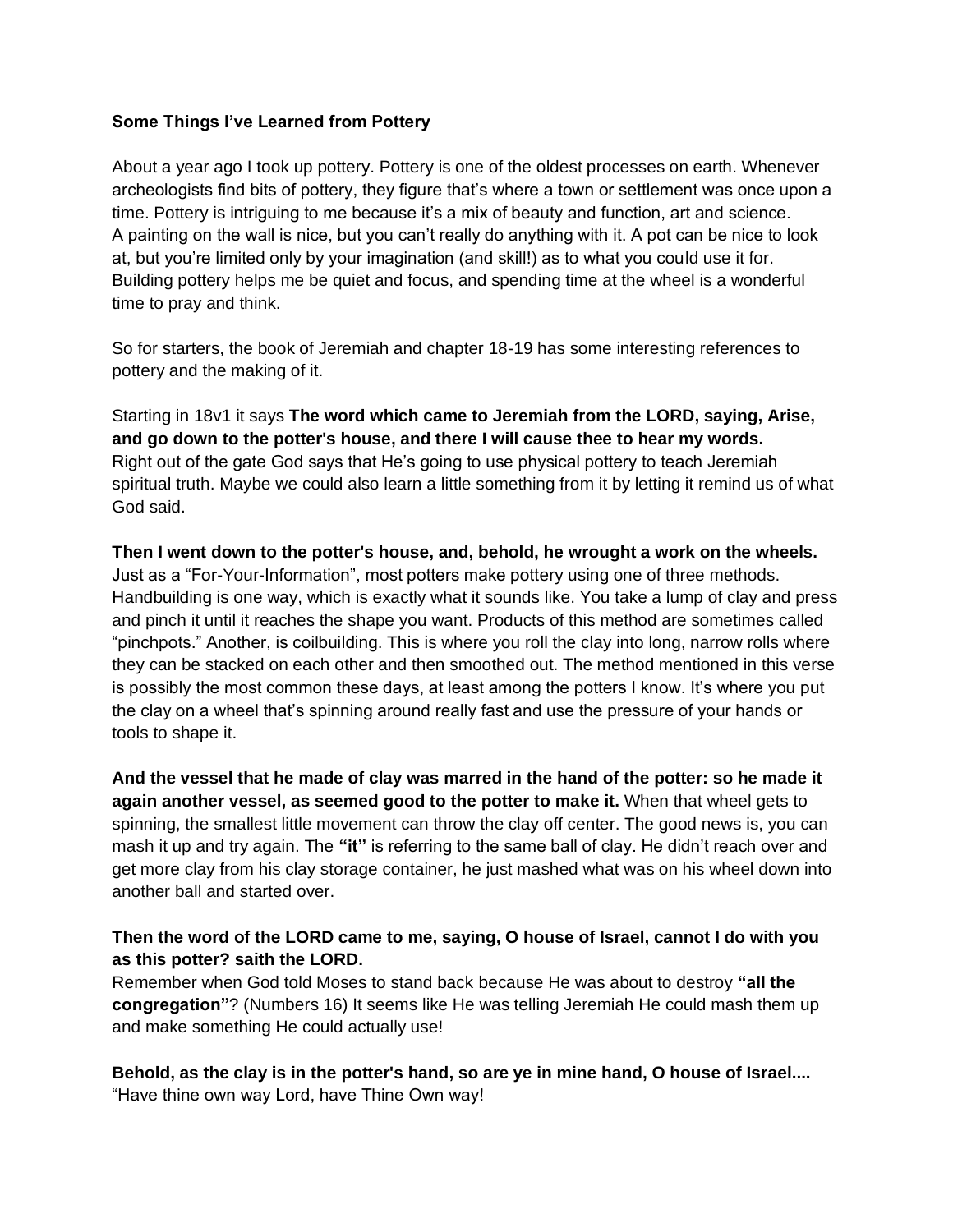Thou are the Potter, I am the clay. Mold me and make me after Thy will, while I am waiting, yielded and still" That's the heart the Lord was looking for within His people Israel, and wasn't getting it!

He goes on to talk about what all He will visit upon them and then says "...**Even so will [I break](https://www.kingjamesbibleonline.org/Jeremiah-19-11/)  [this people and this city, as one breaketh a potter's vessel, that cannot be made whole](https://www.kingjamesbibleonline.org/Jeremiah-19-11/)  [again:"](https://www.kingjamesbibleonline.org/Jeremiah-19-11/)**

[At this point he's referring to an](https://www.kingjamesbibleonline.org/Jeremiah-19-11/) **["earthen bottle"](https://www.kingjamesbibleonline.org/Jeremiah-19-11/)** [\(Jer 19v1\) that has already been heated in the](https://www.kingjamesbibleonline.org/Jeremiah-19-11/)  [kiln and changed from clay into stone. It is a fearful thing when God says He's going to break](https://www.kingjamesbibleonline.org/Jeremiah-19-11/)  [you. May the Lord give us a soft heart where He doesn't have to deal with us like that!](https://www.kingjamesbibleonline.org/Jeremiah-19-11/) On [a technical note, the LORD is absolutely right \(Surprise! Surprise! Surprise!\) about not being](https://www.kingjamesbibleonline.org/Jeremiah-19-11/)  [able to be made whole again.](https://www.kingjamesbibleonline.org/Jeremiah-19-11/)

[You can mash wet clay up into a ball and try again. You can even take air dry clay and put it in](https://www.kingjamesbibleonline.org/Jeremiah-19-11/)  [water, and within a few hours or days it will soak up enough moisture to be malleable again.](https://www.kingjamesbibleonline.org/Jeremiah-19-11/)  [However, once the clay goes into the fire, it turns to stone and will never be clay again or be](https://www.kingjamesbibleonline.org/Jeremiah-19-11/)  [able to be molded.](https://www.kingjamesbibleonline.org/Jeremiah-19-11/)

[To me, it's a sobering reminder that o](https://www.kingjamesbibleonline.org/Jeremiah-19-11/)nce a man dies, he goes into the fire and all hope is lost for all eternity. **"And as it is appointed unto men once to die, but after this the judgement"** (Heb 9v27)

**["He that is unjust, let him be unjust still: and he which is filthy, let him be filthy still:"](https://www.kingjamesbibleonline.org/Revelation-22-11/)** (Rev 22v11)

So what have I learned from pottery? Among other things,

1. That God uses the age old process of pottery making to teach spiritual truth.

2. That I need to be like clay, where God can mold me as He sees fit.

3. That I need to ask God for the humility to trust and obey Him so He doesn't have to get tough with me!

4. That I need to get the gospel out to sinners while I have time, because "it is appointed unto men once to die, and after this the judgment" and once you die and go into the fire it's too late.

Amen[.](https://www.kingjamesbibleonline.org/Jeremiah-19-11/)

P.S. I thought that Judas and the **"potter's field"** had some interesting points to it, although the Lord hasn't really showed me anything yet with regard to it.

It was probably a pretty worthless and unsightly piece of land. Why? You can't grow crops in clay soil, so you couldn't use it for that. Actually, there probably wouldn't have been much vegetation of any kind. Also, it most likely would have been full of holes from the potter digging clay out of it for his workshop projects. I myself have taken a shovel and bucket out to my own **"potter's field"** (a creekbed in my case) and dug clay. The area quickly fills with "potholes" as you search for nice, smooth veins of clay.